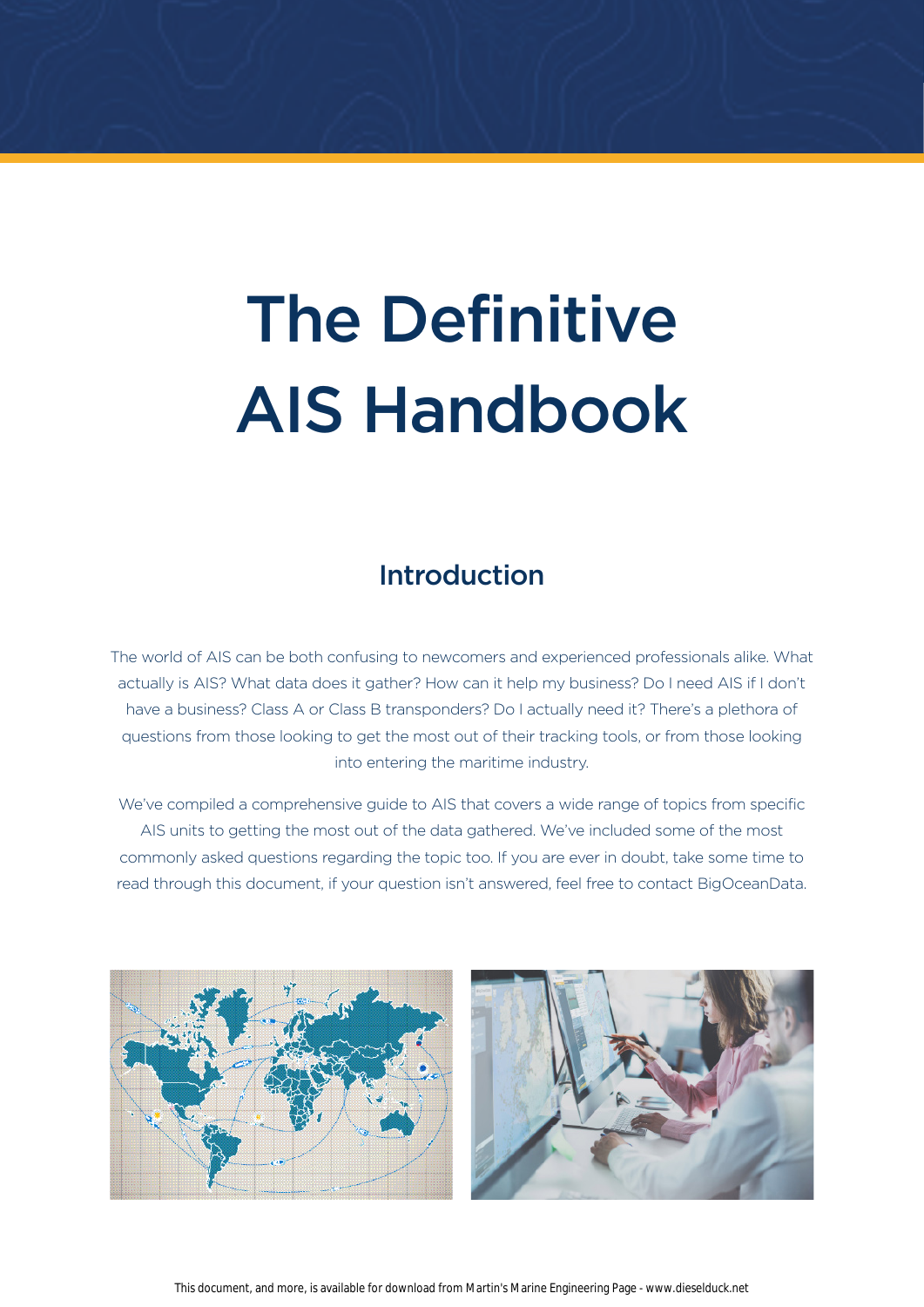## What is AIS?

The Automatic Identification System (AIS) is a worldwide automatic positioning system based on fitting small transponders to vessels that continuously transmits a signal. This alerts other vessels and shore stations with AIS receivers to the presence of that vessel. The position information is supplemented with additional information about the vessel.

The signals and accompanying information can then be received by any vessel, land station or satellite fitted with an AIS receiver, and is then typically displayed on a screen using interactive chart-plotting software.



### Terrestrial vs satellite

AIS was developed as a short range, high intensity system with a line-of-sight range of 10-20 miles between the transponders and terrestrial (shore and vessel based) receivers. Its primary purpose then as now was to allow vessels to see who else is operating in their immediate vicinity so as to prevent collisions.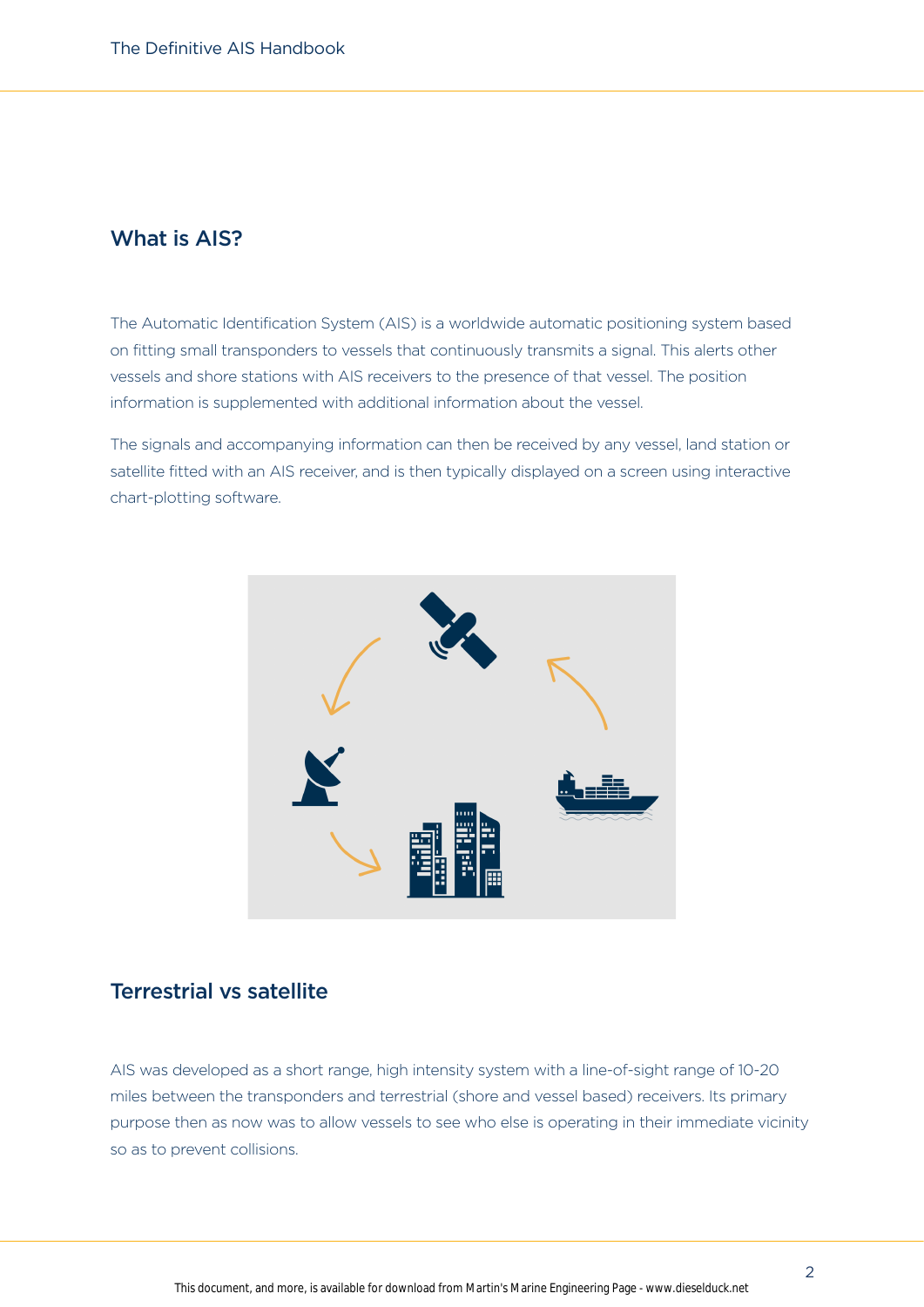What is less well known is that, thanks to improvements in technology, AIS signals can also be received by suitably equipped, low orbit, satellites. This has transformed the capability of AIS, giving it a truly global reach and allowing users of AIS services to locate and track vessels anywhere on the face of the earth from their desk or bridge.

With services like BigOceanData the data from terrestrial and satellite feeds merge with each other to give a seamless and uninterrupted service.

## Who has AIS?

International maritime law requires AIS transponders to be fitted aboard international voyaging ships with a gross tonnage of 300 tonnes or more, and on all passenger ships regardless of their size. Given its visibility and safety advantages many smaller vessels also voluntarily install AIS units. In many countries no license is required to purchase and operate either transponders or receivers.

The result is that AIS is used almost universally in the worldwide commercial maritime industry and increasingly so in the leisure marine sector. Not all vessels can be tracked by AIS. Naval and security ships generally prefer not to be tracked when on active duty, and cases are regularly reported of commercial vessels underway with their transponders turned off for unspecified reasons.

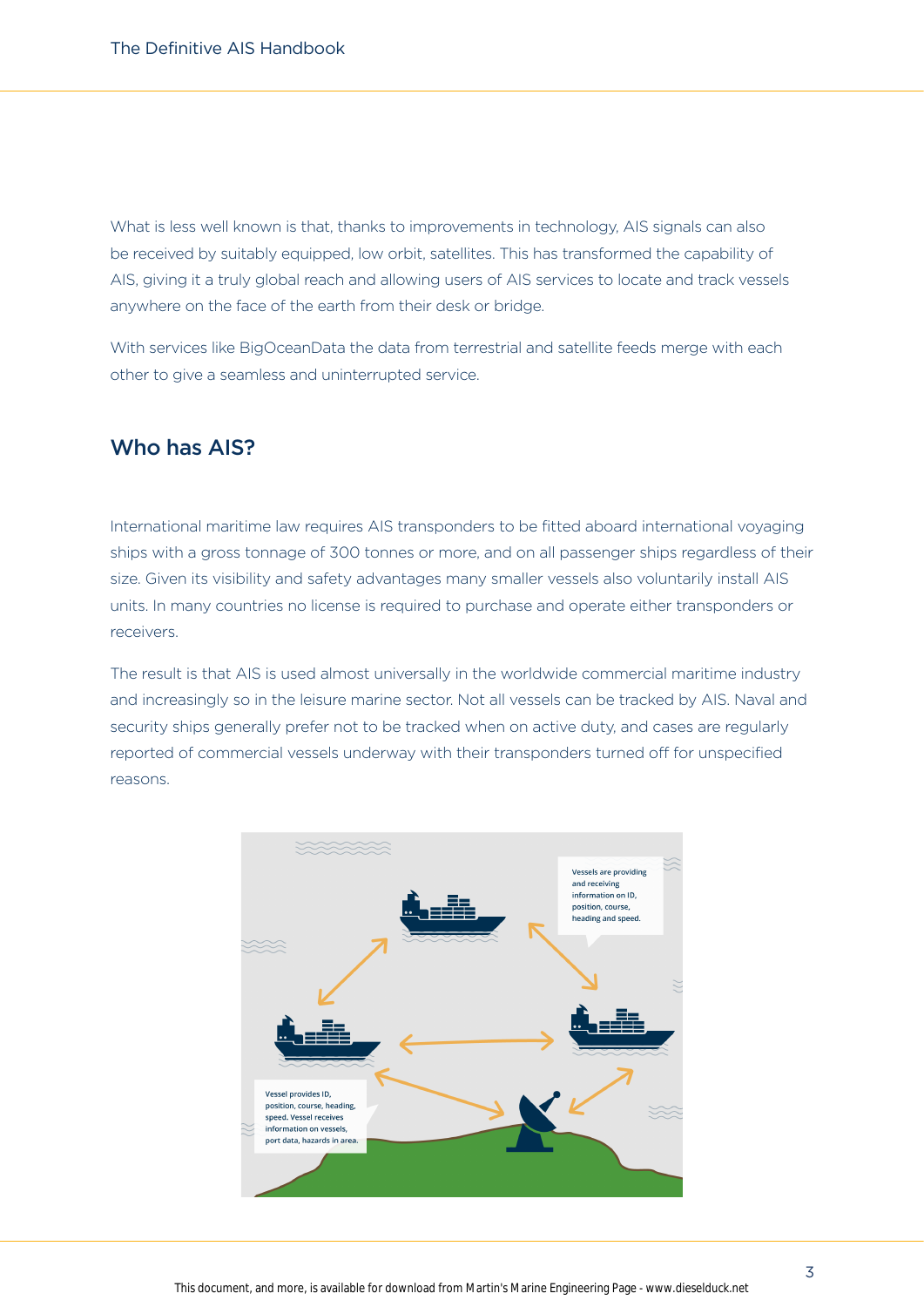# A brief history of AIS

It's not entirely clear who it was that came up with the first AIS vessel tracking and identification system, but like so much other technology that we take for granted these days, it came out of the introduction of GPS for civilian purposes, which achieved global coverage in the early 1990s. It was then the integration of GPS time and position data with long-standing VHF radio technology that enabled the development of AIS.

## The early years

In its early years the primary use of AIS was as a ship-to-ship anti-collision system for use in poor visibility and at night, in support of radar and conventional watch keeping. Over time the amount of information that could be transmitted in the VHF signal grew and its usefulness increased. In 2002 it finally went global when the IMO in its landmark SOLAS convention mandated that all passenger ships and other commercial vessels over 300 GT should carry Class-A AIS transceivers. At the time this affected around 100,000 ships, but since then use has expanded as the cost of transceivers has fallen and both compulsory and voluntary adoption has increased.

# The final frontier

Originally developed as a short range identification and vessel tracking system, at the start of the 2<sup>1st</sup> century it was discovered that AIS transmissions could be received at ranges of up to 400km above the surface of the earth, whereas on the surface the maximum effective distance is around one tenth of that. This revolutionised AIS, taking it from a coastal and ship-to-ship tracking application to a vessel management system with global coverage. However, the challenge for satellite operators looking to develop this opportunity now is managing the enormous volumes of data that this creates for individual satellites each monitoring thousands of square kilometres of ocean.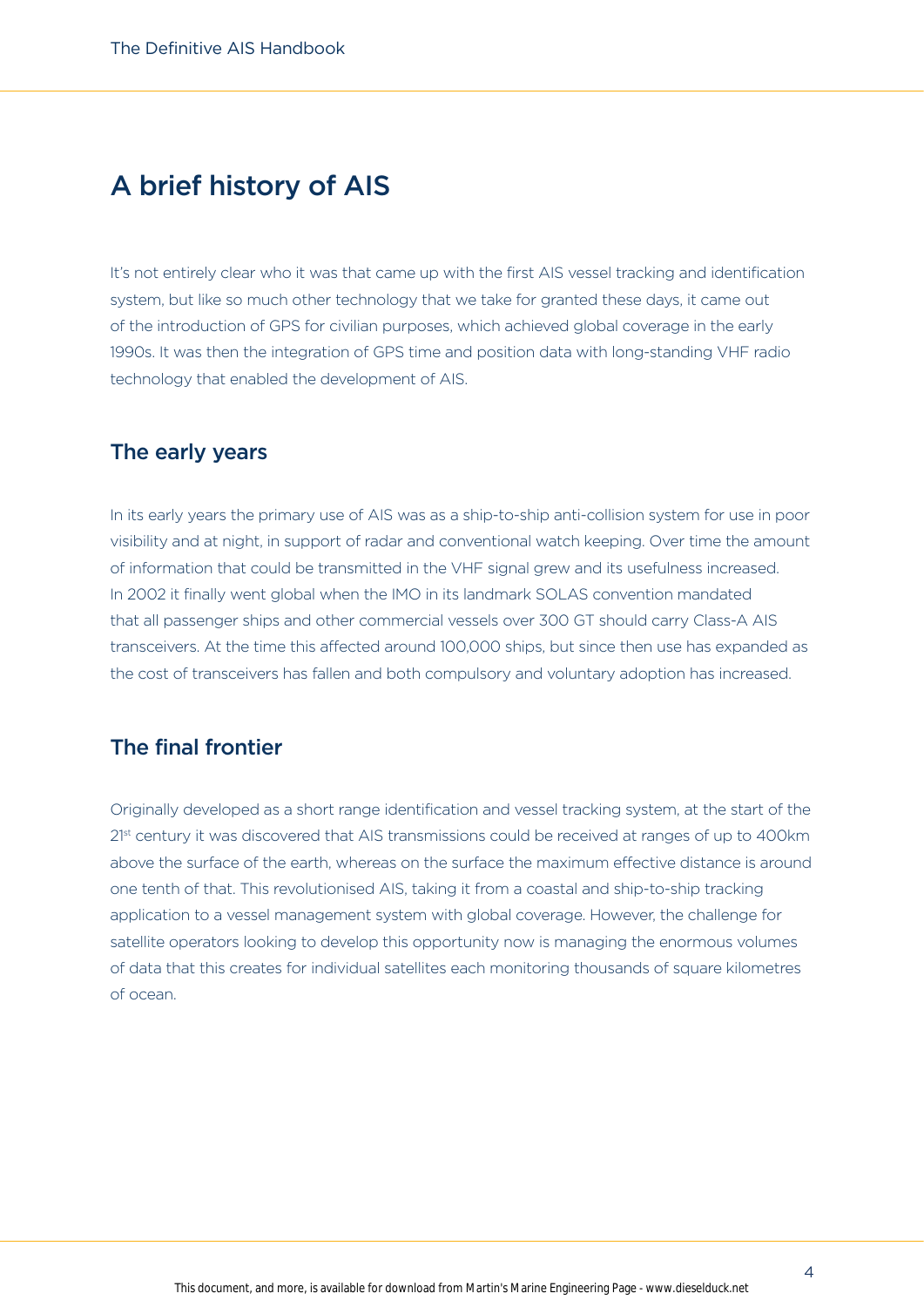#### Future-proofing

The AIS format uses TDMA radio access that allows for just 4,500 time slots per minute. One time slot equates to a single vessel transmission. Any more than that and the individual signals start to interfere with each other, corrupting the data held within. The terrestrial AIS infrastructure with its short range and higher density does not have the same capacity problems. The satellite developers are, however, working on ways of receiving and processing incoming data at faster rates and rapid advances are being made.

## An important tool in the box

There is no perfect vessel tracking system, but AIS is becoming increasingly effective as accuracy and refresh rates get ever better. Its ability to interface with other detection sources makes it an important component of integrated navigation and warning systems, and the addition of supplementary environmental and situational data makes it yet more versatile. Without a doubt AIS is now one of the most valuable information sources available for anyone involved in the maritime sector.

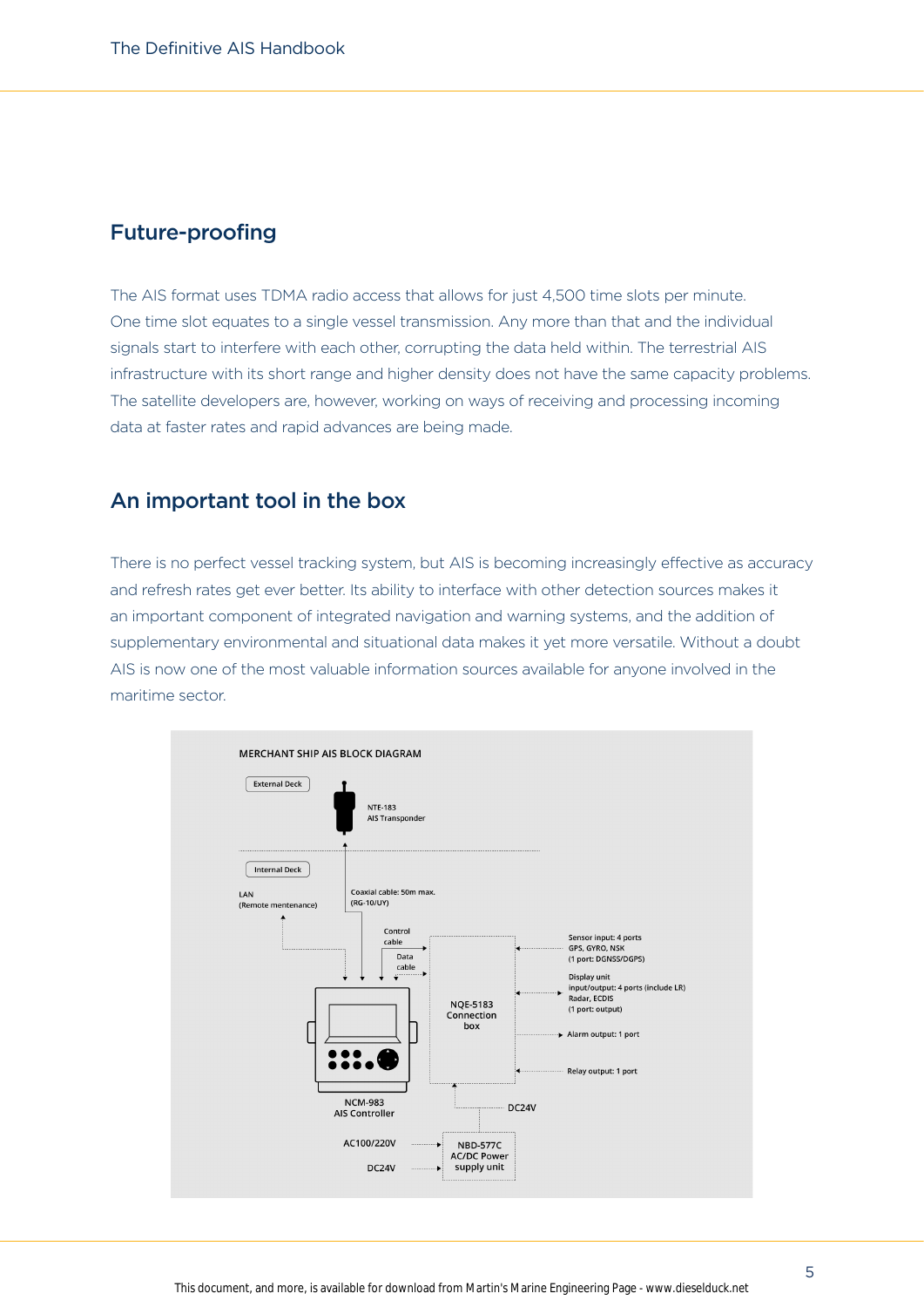# AIS IN PRACTICE

There are two classes of AIS transponders: A and B. Broadly speaking, the higher specification class A is mandated for commercial vessels, while the lower specification class B is intended for smaller, mostly leisure, vessels. Capabilities and prices vary greatly between the two classes. Information from Class A units is also prioritised over that from Class B equipment.

# Class A

Class A transponders are mandated under international SOLAS regulations for all international voyaging ships with a gross tonnage of 300 tonnes or more, and on all passenger ships regardless of size. They transmit continuously at 12.5 Watts and have a horizontal range of up to 40nm. They use SOTDMA (Self-Organized TDMA) technology so that each automatically adjusts its transmissions to avoid interfering with others within range. In areas with high density shipping the system also shrinks the area of coverage when necessary to ensure that the system isn't overloaded.

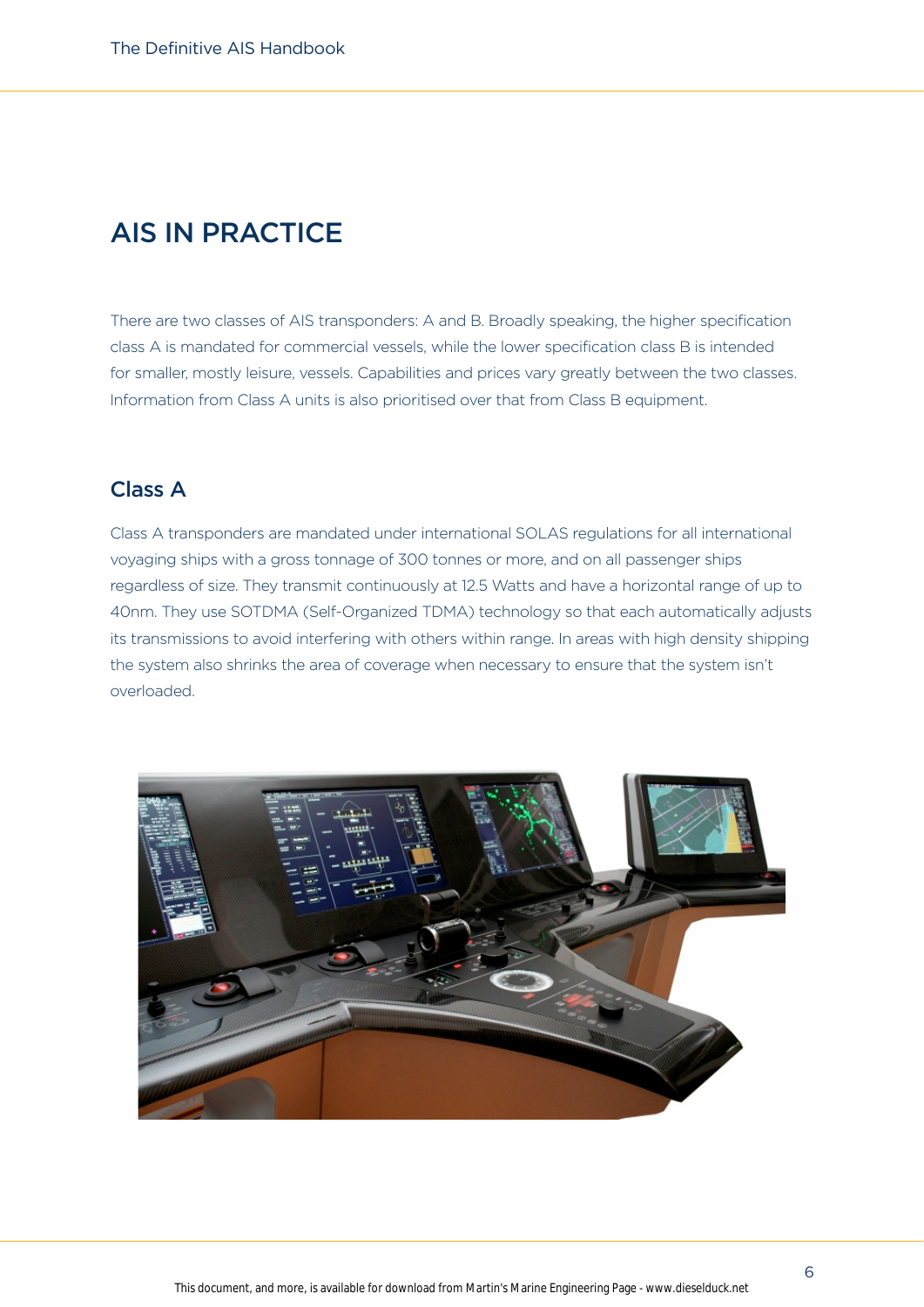# Class B

Class B transponders were developed to give smaller vessels voluntary access to the benefits of the AIS system. They transmit every 30 seconds at 2 Watts and the horizontal range is line-ofsight. They use CSTDMA (Carrier Sense TDMA) technology that checks for Class A transmissions before sending its own signal. Class B information is therefore only broadcast when there is sufficient space on the AIS channel. Class B AIS capability is increasingly being included in low cost chart plotters and multifunction displays so as to overlay the information on electronic charts.

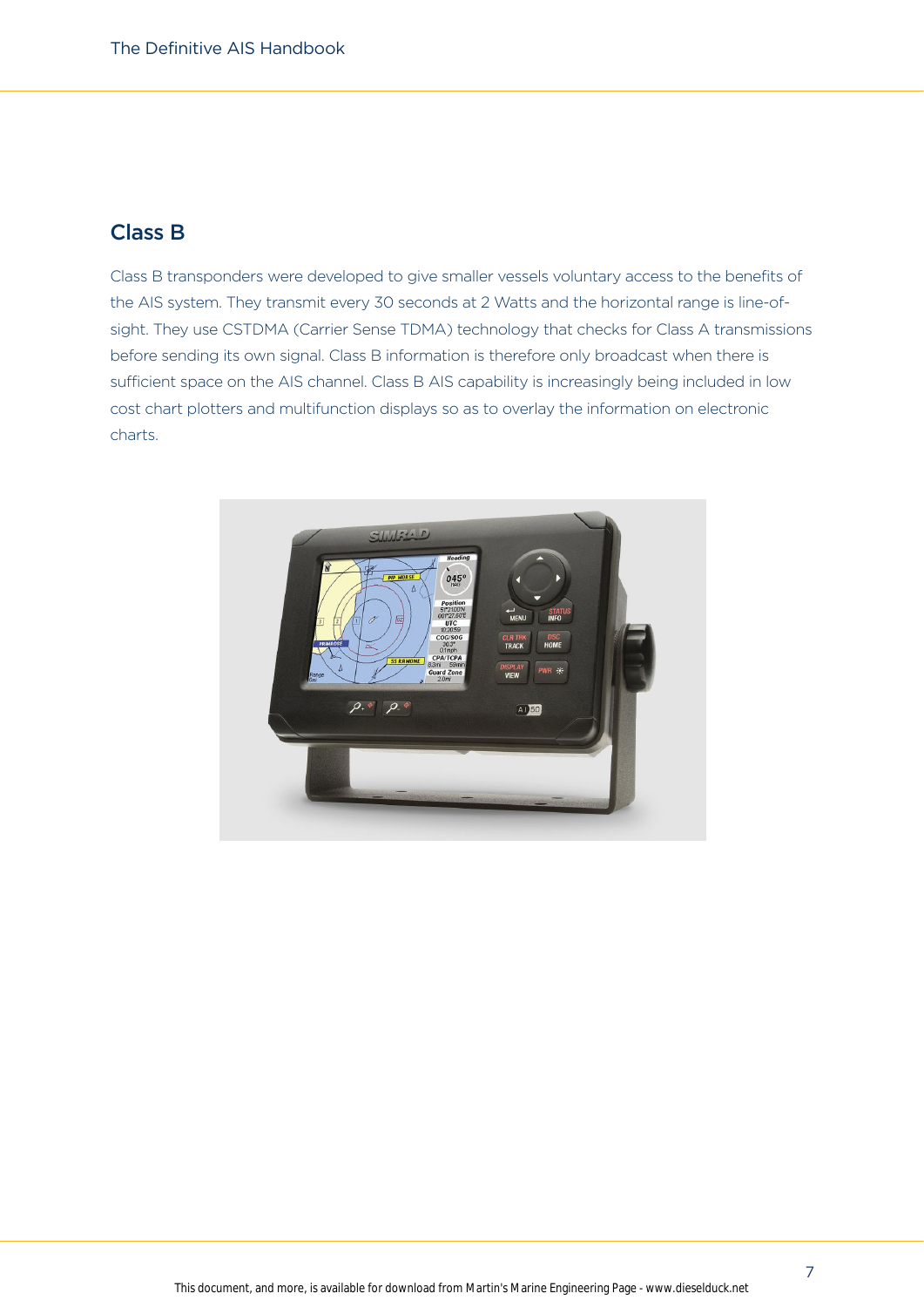# What data does AIS provide?

So now that we have explored the different types of AIS, and the history as to how it came about. Let's delve a little bit deeper into the exact type of information each class provides.

# Class A

#### Provides three types of information:

Fixed, or static information, which is entered into the AIS on installation and need only be changed if the ship changes its name or undergoes a major conversion from one ship type to another. Includes data such as:

- MMSI (Maritime Mobile Service Identity)
- Call sign and name of vessel
- IMO Number
- Length and beam
- Type of ship
- Location of position-fixing antenna
- Dynamic information, which, apart from navigational status information, is automatically updated from the ship sensors connected to AIS. Includes:
	- Ship's position with accuracy indication and integrity status
	- Position Time stamp in UTC
	- Course over ground (COG)
	- Speed over ground (SOG)
	- Heading
	- Navigational status (e.g. underway by engines, at anchor, engaged in fishing etc)
	- Rate of turn (ROT)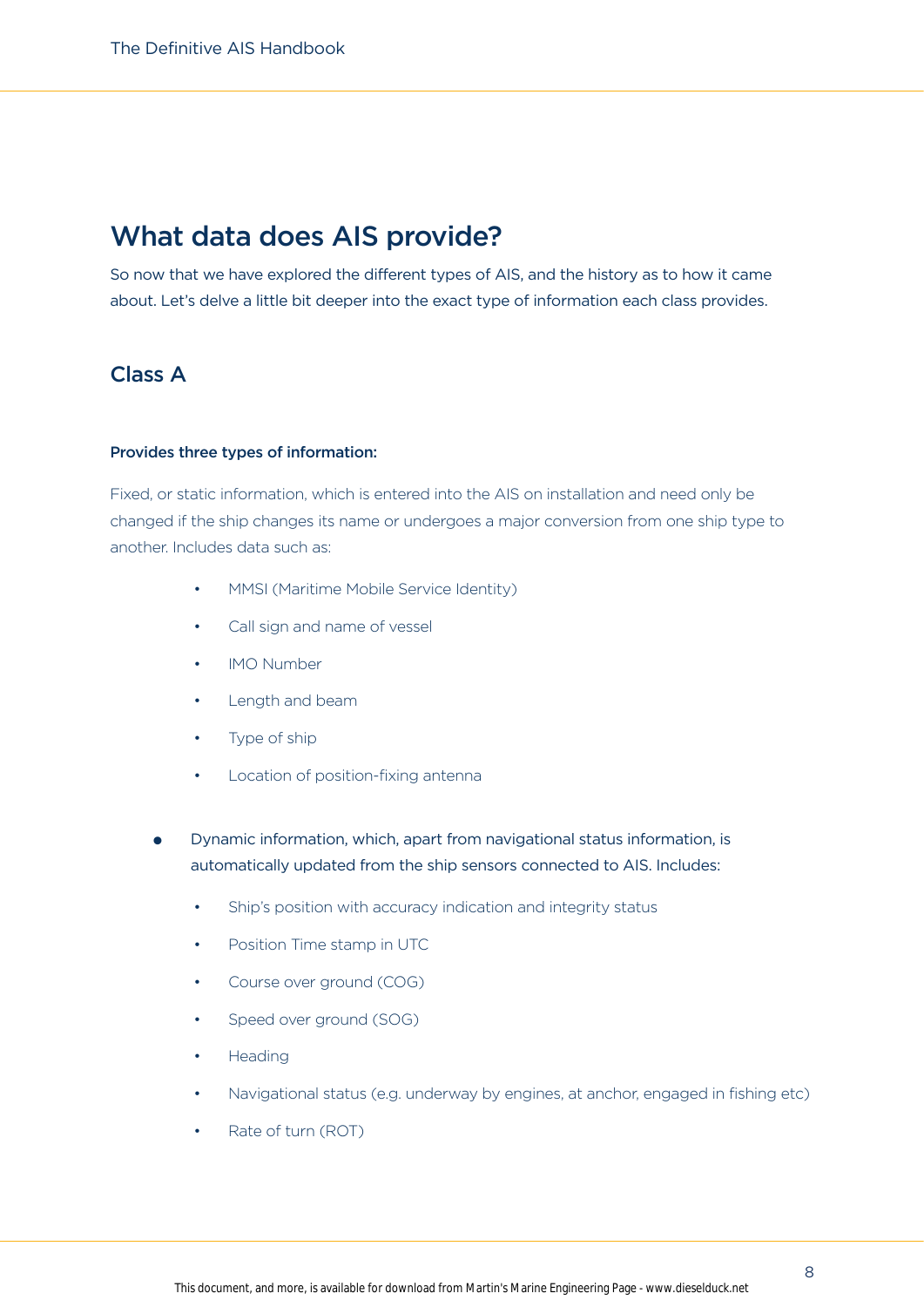- l Voyage-related information, which might need to be manually entered and updated. Such as:
	- Ship's draught
	- Hazardous cargo (type) (e.g. DG (Dangerous goods), HS (Harmful substances) or MP (Marine pollutants)
	- Destination and ETA
	- Route plan (waypoints) (at the discretion of the master)

# Class B

Class B transponders transmit only static information every six minutes. This should include:

- MMSI (Maritime Mobile Service Identity)
- Call sign and name of vessel
- Length and beam
- Type of vessel

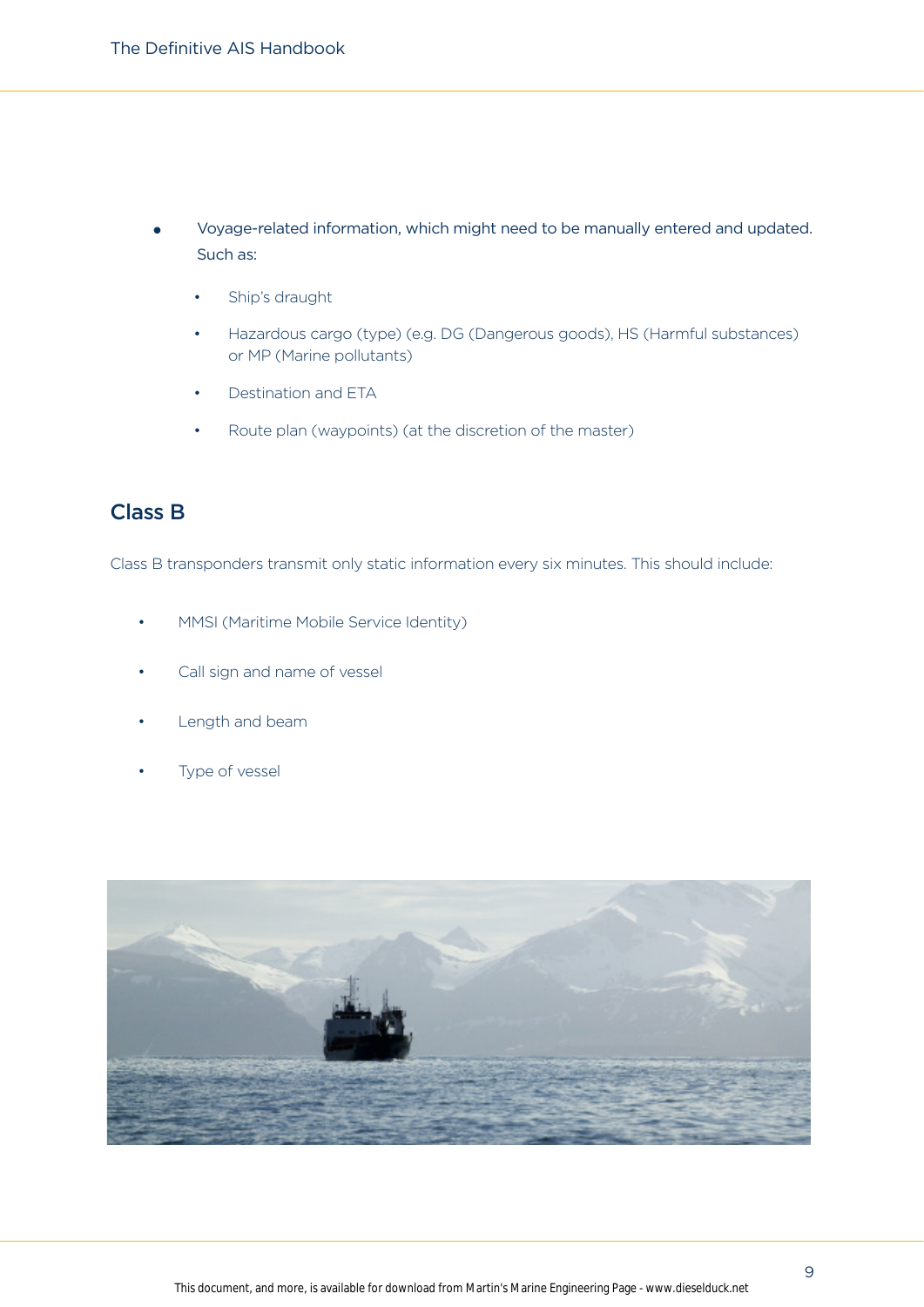The original purpose of AIS was to reduce the risk of vessels colliding with each other in poor visibility.

However, the combination of satellite AIS allowing near global coverage and the ability to access AIS data online has now made it a valuable resource for anyone wishing to monitor individual or groups of vessels, different classes of vessels, or volumes of total traffic in certain areas or the whole world.

As well as ships' officers, AIS data feeds with mapping overlays are therefore used by vessel owners and operators to monitor and manage their fleets, as well as port managers and service providers, shippers, maritime security providers, insurers, other maritime professionals, marine intelligence analysts, government agencies, economists, academics, and family and friends of crew members.

Users vary greatly in how they use the information. Many vessels owners use it simply to see where their vessels are at any given time while sitting at their desks or indeed on the beach or at home. Port managers can use the information to view incoming vessels and their latest expected times of arrival. Yachts off cruising or racing can be tracked by family and friends seeking peace of mind that all is well. On a bigger scale, academics and economists can analyse AIS data on a global scale to identify patterns and changes in trade flows and volumes, while environmentalists can use it to identify areas that might be at risk from excess marine traffic.

AIS today provides anyone who wants to see it with the most complete view available of the activity that takes place 24/7/365 on the world's oceans, seas and inland waterways, together with a treasure trove of information on the size, type and often cargoes of the vessels themselves. Its evolution over the years from a simple collision-avoidance system is truly remarkable.

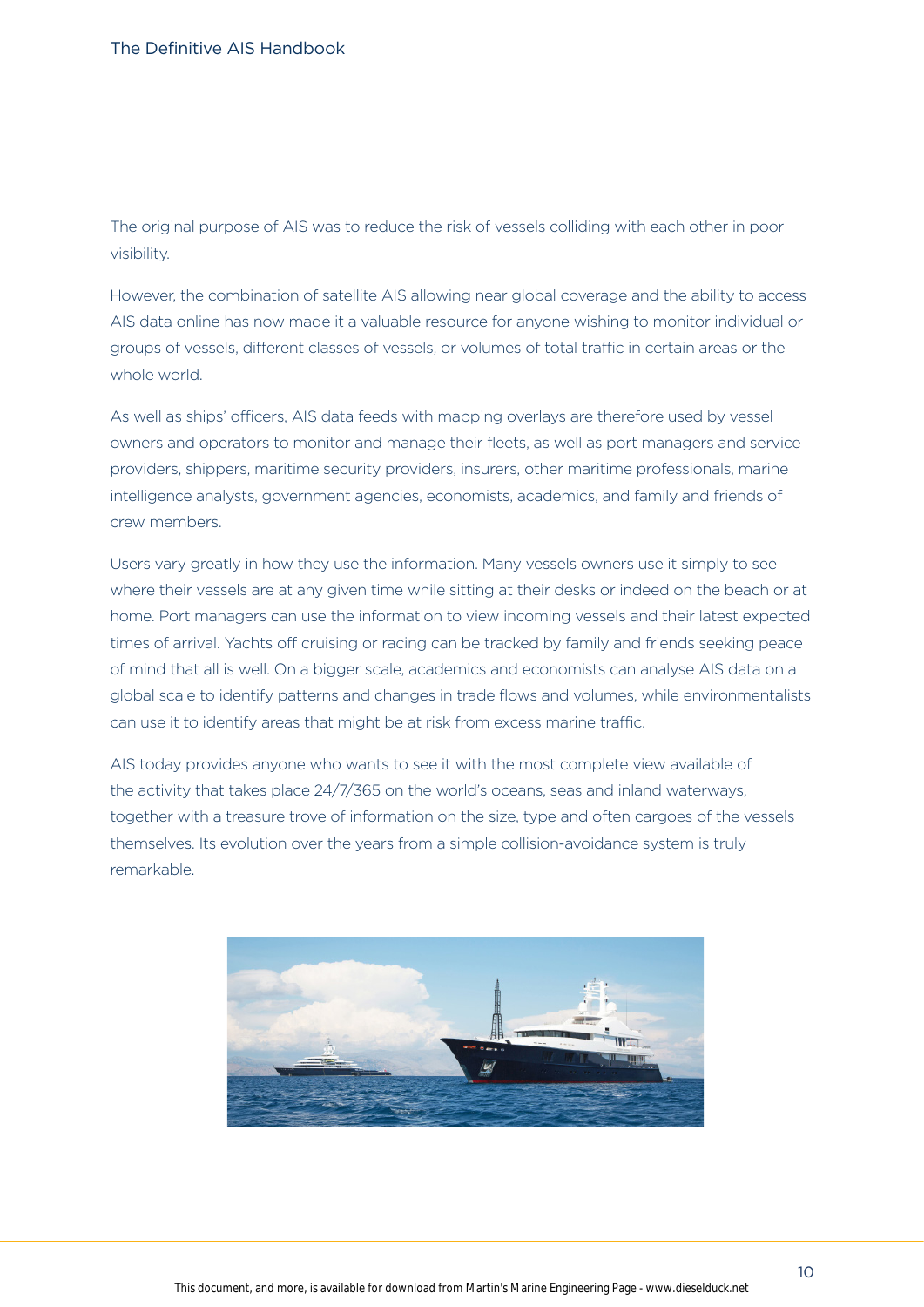# How to install AIS

Almost all Class A AIS transponders and indeed many Class B units are integral parts of integrated bridge systems or multifunction displays. However, it is worth noting that an AIS system is relatively simple in what it does and that the basic installation principles are the same for integrated and standalone transponders.

Any AIS system requires two inputs and one output to function at its most basic level. The inputs are a GPS feed, so that it can locate its position, and a VHS feed, so that it can receive incoming AIS signals from other vessels. The output is also a VHF connection, so that it can transmit its position and core vessel information. All that is needed then is power. Thereafter, additional information from onboard sensors can be fed in through a data feed as required from other systems.

The installation of even standalone units for leisure use is therefore relatively straightforward.

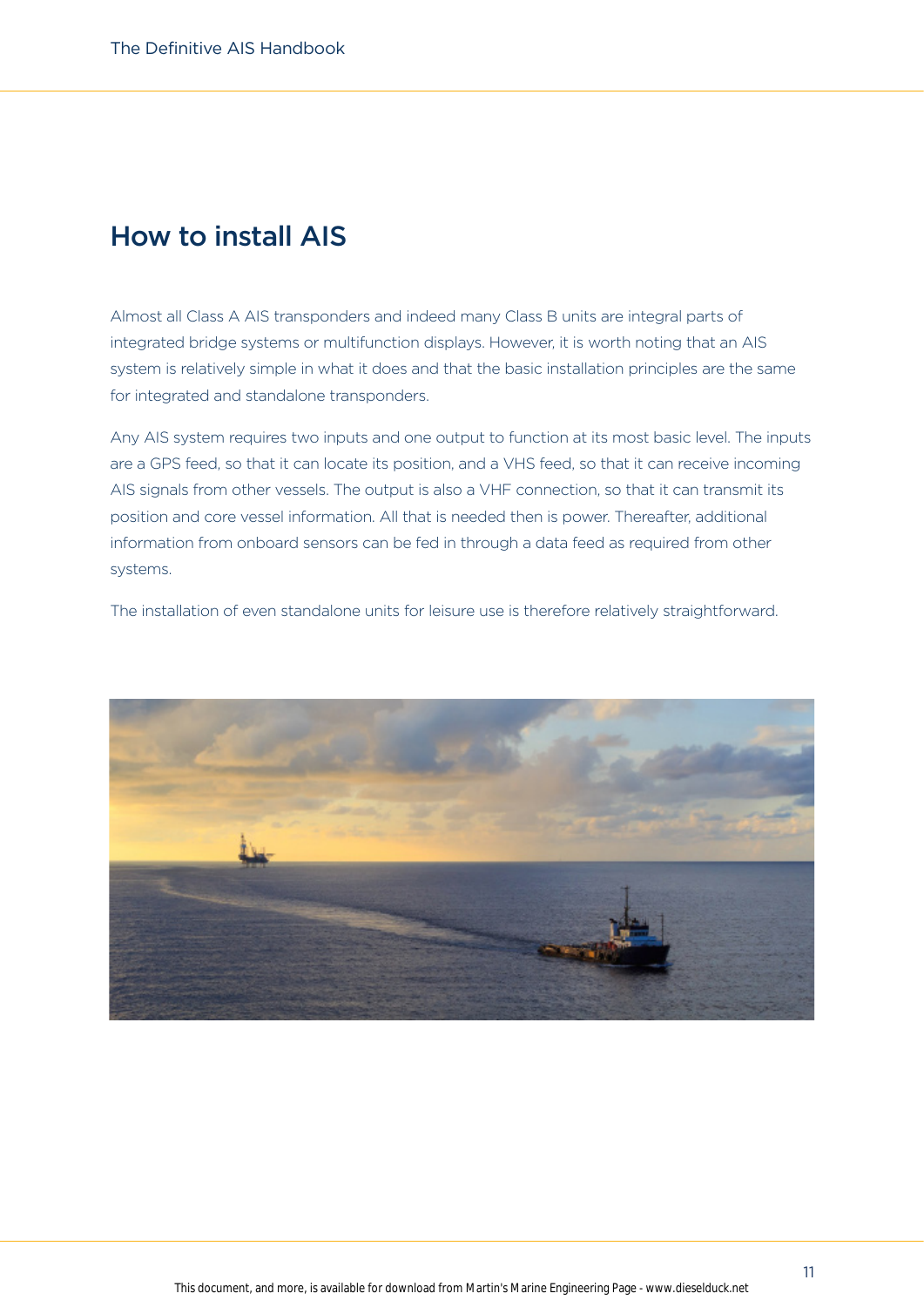# Frequently Asked Questions

## Who should install AIS?

Any vessel fitted with electronic navigation equipment should have AIS so as to minimise the risk of collisions. Indeed, the smaller the boat, the more it should want to show up on the bridge displays of larger, faster vessels.

#### Is AIS data publicly available?

Yes, it is. There are a number of online suppliers that allow users to enter the names of vessels and find their locations overlaid on maps together with varying amounts of vessel and environmental information. The free services offer only data collected by coastal receiving stations. Offshore positions collected via satellites is inherently more expensive and services that provide this generally have to be paid for.

### How does Satellite-AIS work?

Since the mid-2000s suitably equipped low earth orbit satellites have been able to pick up and decode the signals directly from the vessels themselves and re-transmit the data back to receiving earth stations connected to the internet. The coverage offered by Satellite-AIS providers is continually improving and data accuracy is already very good. However, orbit patterns and the need to download and process the data before it can be made available to service providers means that there is latency between the time of the collection of a position report and its availability via AIS services. Visit BigOceanData.com for more information.

#### How much does AIS cost?

As a peer-to-peer service, there are no charges when it comes to broadcasting an AIS signal. There is a cost for the equipment required to do so but prices for basic Class B transponders are now within the reach of anyone already operating even the smallest of vessels. Users should check regarding any licensing requirements within their relevant jurisdictions.